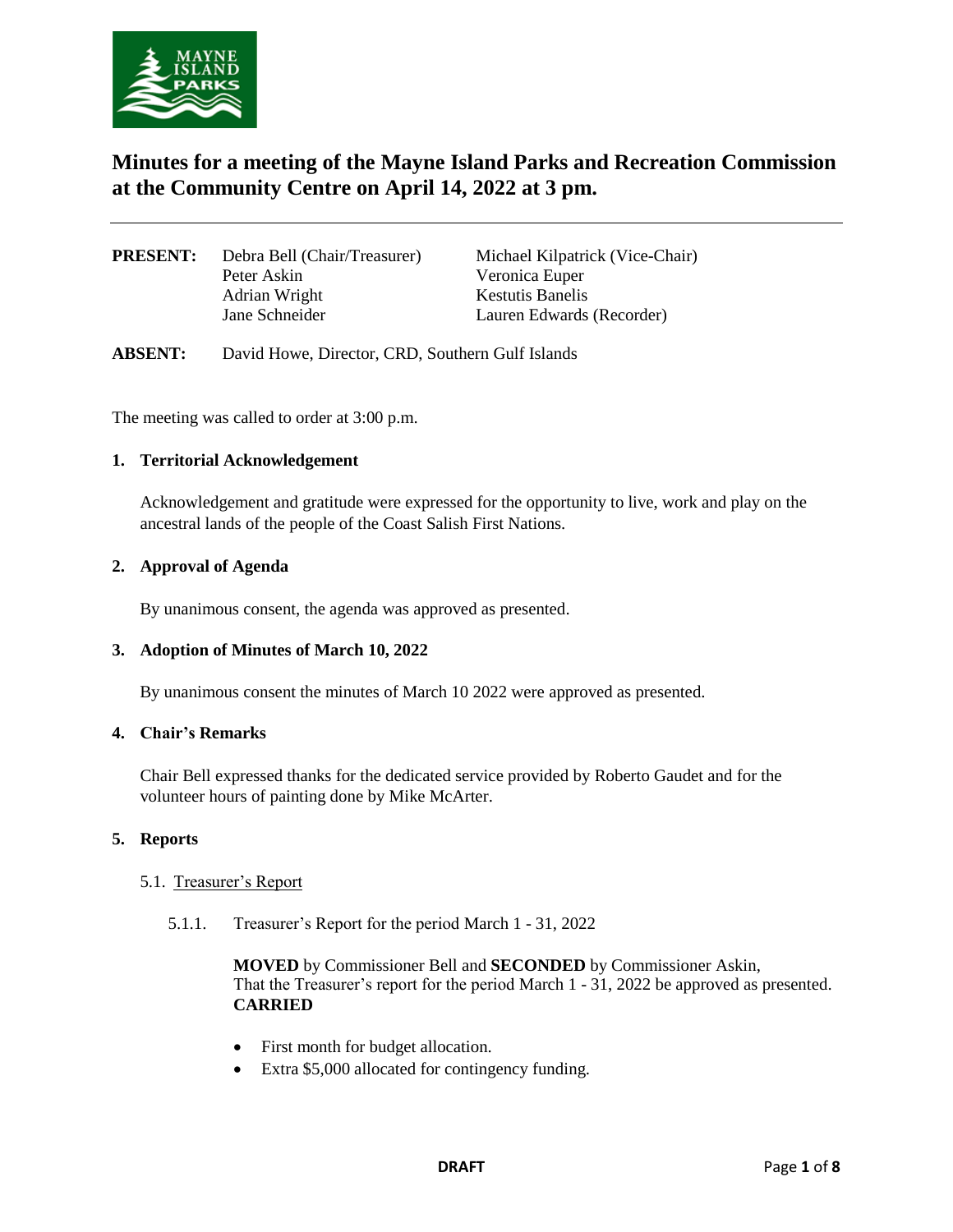5.1.2. SGI Park Commission's Treasurer Orientation April 12, 2022

Debra Bell, MIPRC's treasurer, attended the orientation.

#### 5.2. Administration

- 5.2.1. Follow up Action Report (not covered elsewhere)
	- a) The commissioners Facebook photo
		- Will be done during the May meeting.
		- Wear parks shirt or a dark colored shirt.
	- b) Lions building licencing agreement Insurance provision agreed to and will be signed.
- 5.2.2. Occupational Health and Safety Commissioner Bell will follow up initial inquiry of CRD for policies with Justine Starke. .
- 5.2.3. Review and Approve Supplement to the Commissioner's Handbook
	- Commissioner Bell suggested adding Danger Trees document(s).
	- Commissioner Bell will review the Supplement for approval next month.
- 5.2.4. Trail/parking lot tree and safety policy statement (Veronica) and assessment program

The reporting of hazardous tree assessments was discussed and included the following:

- Commissioner Euper will prepare a policy statement for the next meeting.
- Forms and documents summarize the emails and detail the actions, follow ups and inspection dates.
- The Supplement document references the reporting of tree assessments and is reviewed annually.
- Commissioner Schneider will create a shared calendar system.
- Commissioner Banelis will maintain a log which will be submitted as a monthly report for inclusion in the meeting record.
- Other unrelated items requiring regular maintenance/inspection were discussed and Commissioner Schneider will investigate if software available to support this.
- Discussed the need not to limit inspections to an annual schedule. Regular as well as additional inspections were recommended as weather events may create tree hazards.
- Commissioner Bell will contact Ross Cameron at CRD for any further input regarding reporting requirements.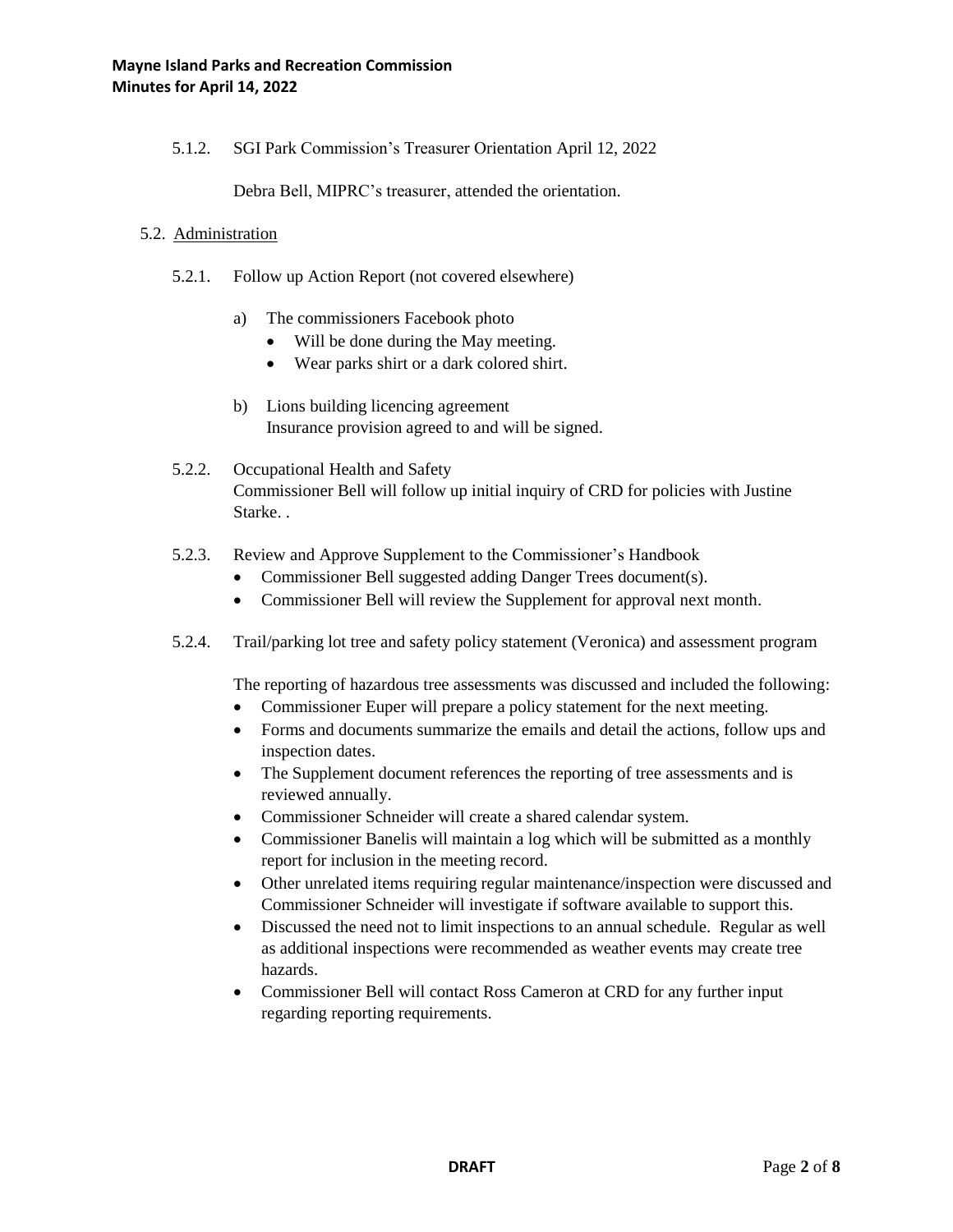- 5.2.5. Upcoming events/sponsored activities/updated application
	- The photo-walk with community bus partnership was reported to have a small turnout with future plans being made.
	- Park commissioners will be informed of events scheduled in their parks.
- 5.2.6. Commissioner Retreat
	- Travel to Saturna to be confirmed for June  $10^{th}$  or  $17^{th}$ .
	- Commissioner Bell to confirm with Paul Brent and check for venue.
	- Commissioner Schneider to check for Saturna Community bus.
- 5.2.7. CRD Liaison assistance Records management not a suitable project for the liaison but will be implemented by CRD for all commissions starting in May or June.
- 5.2.8. Volunteer BBQ set date for August Scheduled for Thursday, August 18<sup>th</sup>.
- 5.2.9. Removal of Parks Master Plan from Official Community Plan; Referral and Motion

Whereas in correspondence dated March 9, 2021, the MIPRC requested the Islands Trust Mayne Island Local Trust Committee to remove the MIPRC Master plan from the Official Community Plan and having reviewed the Bylaw Referral Form re: Bylaws 186 and 187 dated March 31, 2022:

**MOVED** by Commissioner Bell and **SECONDED** by Commissioner Kilpatrick, approval of the amendment to the Mayne Island Official Community Plan Bylaw No. 144, 2007 to remove Schedule "H" Mayne Island Parks and Recreation Commission Parks Master Plan is recommended.

- 5.2.10 Relationship Building with WSANEC organized by CRD No date set for meeting tentatively scheduled for May.
- 5.2.11 Hiking and Walking Trail Brochure cover and text
	- Commissioners agreed that Japanese Memorial Garden is a good theme this year to commemorate its  $20<sup>th</sup>$  anniversary.
	- The text should be written by someone with historical knowledge of the park.
	- Don Herbert should get a featured mention.
	- Commissioners Kilpatrick and Askin will develop this project.

# 5.3. Committees

- 5.3.1. Information Technology
	- a) Web site; organization chart; document depository
		- Report received for information.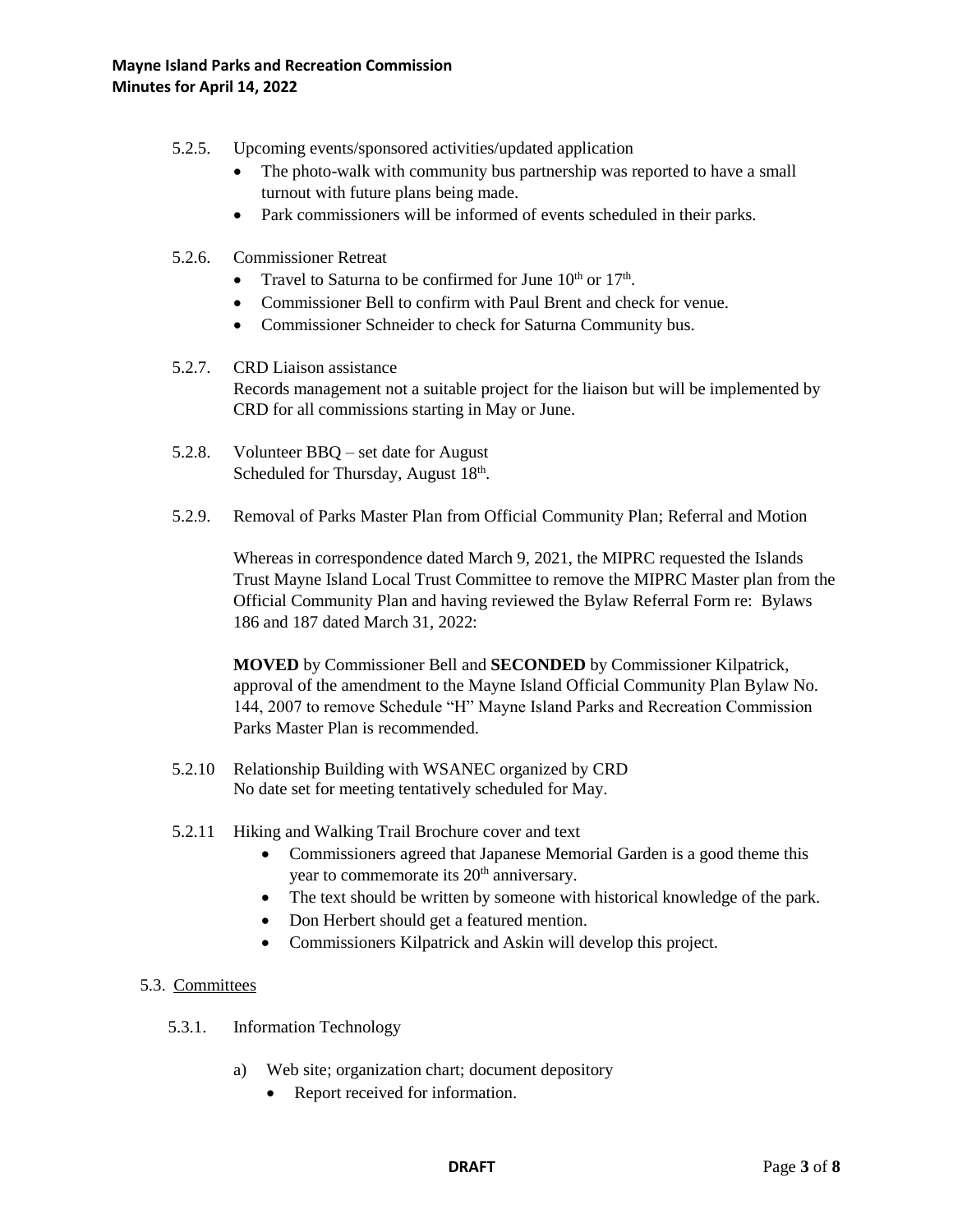- It was reported that Kat Ferneyhough is trying to obtain a generic email address which will be put in the brochure.
- A telephone line and internet access through CRD is being requested.
- b) E- transfer update

Commissioner Bell reported that CRD will investigate whether donations via etransfer can be made to the commission's imprest bank account.

#### 5.3.2. Fitness Track

- a) Position report/accessibility guidelines
	- A report was received for information.
	- Commissioner Kilpatrick will seek input and advice from a personal trainer and the financial donors regarding the selection and placement of the equipment.
	- Research has been done on the companies, warranties and installation.
	- Commissioners provided input they received as well as their suggestions. These included:
		- o keep equipment away from the playground to ensure mostly adult users;
		- o space equipment out along the track in three small stations;
		- o select low profile equipment like bench, step-up and Tai-chi wheel;
		- o keep open green space beside the playground;
		- o do not purchase brightly coloured equipment that will stand out;
		- o keep ocean views unobstructed;
		- o site equipment so as to keep park photographable for weddings;
		- o purchase quality not quantity;
		- o do not select equipment with moving parts that could break; and,
		- o keep the use of concrete for the base as limited as possible.

#### 5.3.3. Sanitation

a) Update re: janitorial contractor

Commissioners agreed to give gift certificates as a token of appreciation for services provided to MIPRC.

**MOVED** by Commissioner Bell and **SECONDED** by Commissioner Euper, that Mayne Island Parks and Recreation Commission present Mike McArter with a small token of appreciation for his work on the park washrooms. **CARRIED**

**MOVED** by Commissioner Bell and **SECONDED** by Commissioner Euper, that Mayne Island Parks and Recreation Commission present Roberto Gaudet with a small token of appreciation for his long term of service to Mayne Island Parks and Recreation Commission.

#### **CARRIED**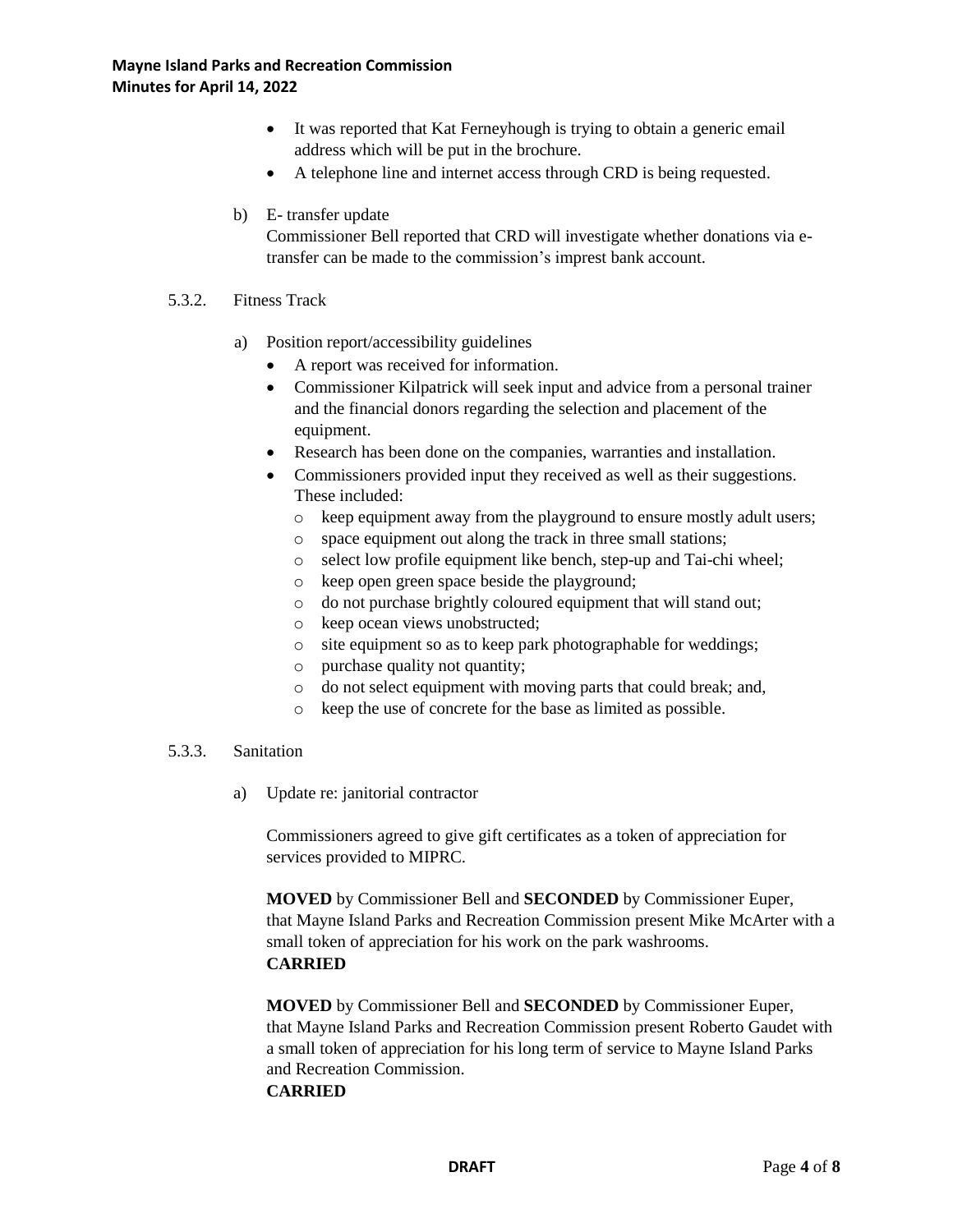- b) Washroom closure for maintenance/repair Washroom floors have been repainted.
- 5.3.4. Memorial Plaques

Commissioner Euper stated that a more recent suggestion was to recognize people on the future website and she and Commissioner Askin will discuss this further.

#### 5.4. Parks

- 5.4.1. Miners Bay Adrian
	- a) UV light update Nothing to report at this time.
	- b) Bandstand floor repair Commissioners Kilpatrick and Banelis will investigate and report.
	- c) Library patio repair Commissioners Kilpatrick and Wright will investigate and report.
	- d) Library heat pump update The library board is getting their own quotes. Commissioner Kilpatrick will report once he hears from them.

# 5.4.2. Dinner Bay

- a) Easter celebration is planned and volunteers requested.
- b) Adachi Pavilion skylight/oven
	- $\bullet$  It was reported that the skylight was quoted at \$680 +tax. It is a simple repair, but heavy and breakable.
	- It was reported that the oven works and repair was under \$300.
- c) Donation box signs
	- It was reported that the bear sculpture is being removed and therefore no sign required.
- d) Water tank \ Garbage box
	- Water tank not addressed.
	- A new garbage box will be made for about \$300.
- e) Tractor servicing / Plumbing
	- $\bullet$  Blades were sharpened and servicing to be done May  $3<sup>rd</sup>$ .
	- Plumbing done pipe replaced. Waiting for flush valves.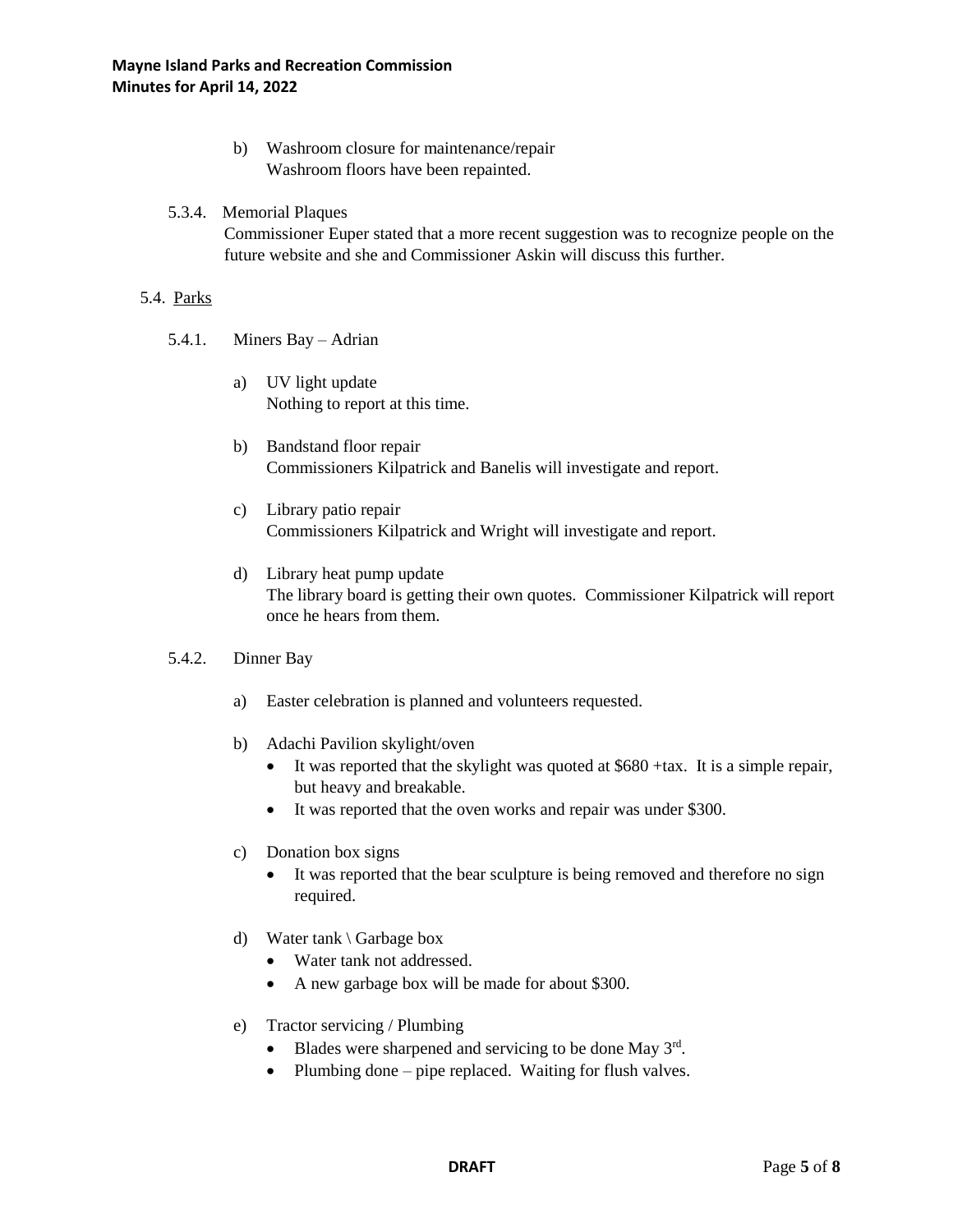- 5.4.3. Japanese Memorial Garden
	- Report received for information.
	- Gates require repair.

#### 5.4.4. Cotton Park

A walk through will be done next week for dangerous tree assessment.

- 5.4.5. Emma and Felix Jack Park
	- a) Update re: Islands Trust meeting on March 28, 2022; Referral and Motion

Whereas the MIPRC discussed the rezoning of Emma and Felix Jack Park at its meetings on February 10 and March 10, 2022; presented its position to the Islands Trust Mayne Island Local Trust Committee and Islands Trust staff in correspondence dated January 14 and March 25, 2022; attended the meeting of the Islands Trust Local Trust Committee on February 28 and March 28, 2022 and have reviewed the Bylaw Referral Form re: Bylaws 186 and 187 dated March 31, 2022:

**MOVED** by Commissioner Bell and **SECONDED** by Commissioner Askin That the Mayne Island Parks and Recreation Commission does not recommend approval of the bylaws as the proposed site-specific regulations are too restrictive which will affect proposed and future signage and the current and future anticipated uses of the park. **CARRIED**

#### **Opposed:**

Commissioner Schneider Commissioner Wright

- 5.4.6. Anson Road/Pocket parks Remediation work at Anson Road and native plant relocation update: This item is deferred until the fall.
- 5.4.7. Village Bay Park Nothing to report.
- 5.4.8. Conconi Reef Park
	- The site visit with MPEID and the geotechnical assessment were reported as efforts still in progress.
	- The tree on cable lines was reported to Shaw weeks ago.
- 5.4.9. Trail Network Development Peter Report provided for information.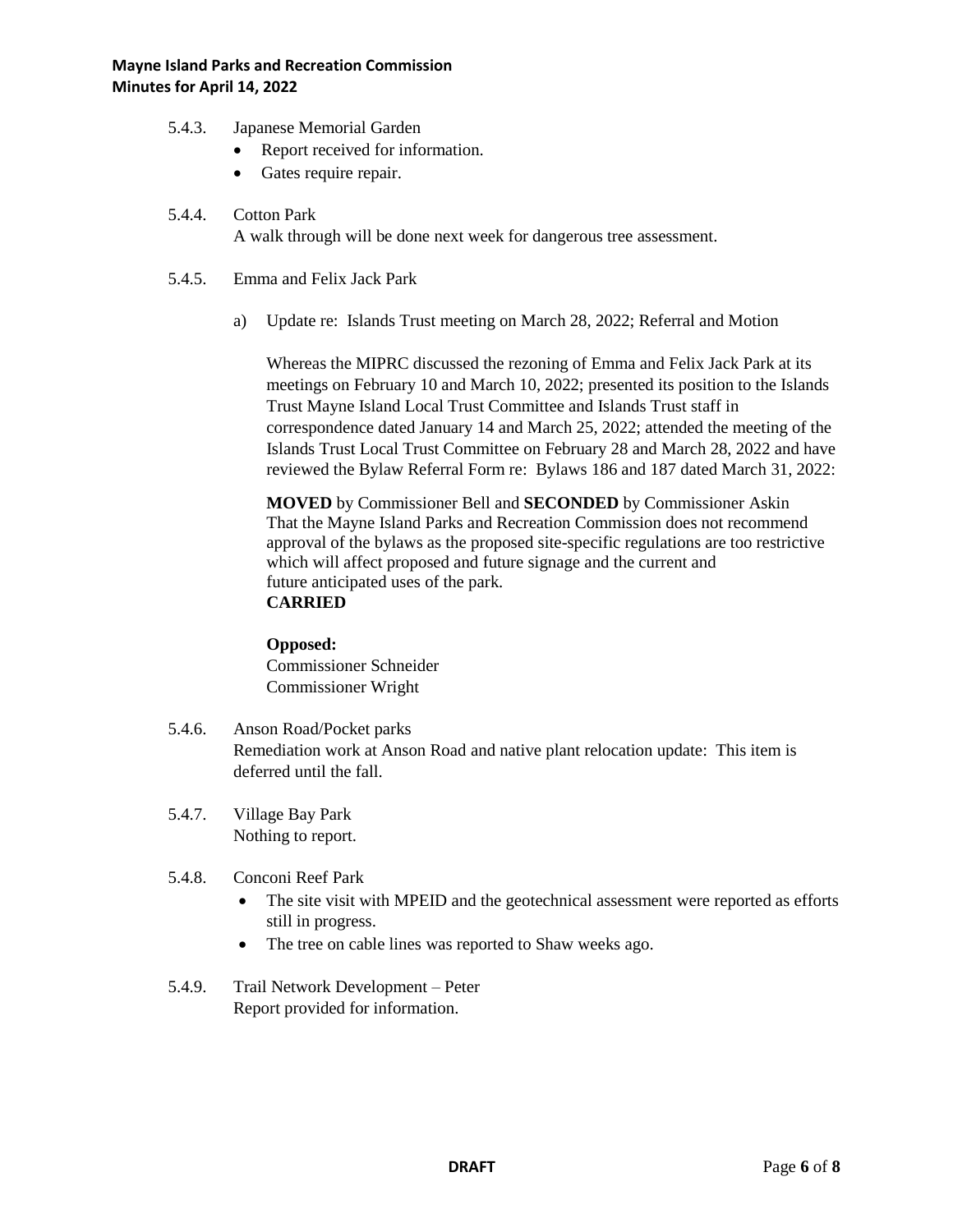a) Update previous Motion re: cost of Doreen McLeod trail work

**MOVED** by Commissioner Askin and **SECONDED** by Commissioner Wright that the motion that the Mayne Island Parks and Recreation Commission approve the estimate by Brian Henneberg of island arborist #000112 dated March 3, 2022 for the removal of dangerous trees and branches on the Doreen McLeod trail in Henderson Park in the amount of \$2,174.111 (including GST). The work should commence as soon as possible, adopted at the March 10, 2022 meeting, be amended by replacing the number \$2,174.11 with \$2,400.52. **CARRIED**

b) Kadonaga Bay trail tree estimate and Motion

**MOVED** by Commissioner Askin and **SECONDED** by Commissioner Wright, that the Mayne Island Parks and Recreation Commission approve the estimate by Brian Henneberg of island arborist #000122 dated March 31, 2022 for the removal of dangerous trees and branches on the Kadonaga Beach Access Trail in the amount of \$1,676.01(including GST). The work should commence as soon as

# possible.

# **CARRIED**

- Commissioner Askin reported that he didn't include in the report an assessment of trees at Dinner Bay Park close to structures or buildings.
- Commissioner Banelis reported that there was a danger tree near the Adachi Pavilion and recommends monitoring it in the fall and to amend the report.
- 5.4.10. Village Bay and David Cove boat ramps
	- It was reported that there has been some damage to Village Bay ramp. The Dept. of Fisheries and Ocean gave a list about how to do the work and the province is going to take this into consideration when tenures will be renewed. A barge could not be brought in given the current condition.
	- Invasive plants at David Cove and Village Bay are to be removed.

#### **6. Correspondence/Meetings**

- 6.1. Continued correspondence with CRD re: boat ramp tenure renewal and DFO review.
- 6.2. Referral from Islands Trust regarding site-specific regulations at Emma and Felix Jack Park and removal of Master Plan from OCP.
- 6.3. Requests for Dinner Bay bookings from Association of Mayne Island Boaters; Mayne Island Conservancy Society; VPID. Request for Miners Bay booking from the Chamber of Commerce.
- 6.4. Email correspondence with CRD regarding volunteer hours and statistics.
- 6.5. Email from CRD regarding in-camera meetings regarding archaeological sites.
- 6.6. Email correspondence with AMIB regarding repair work at Village Bay boat ramp.
- 6.7. Correspondence to Islands Trust regarding MIPRC and the Technical Amendments OCP and LUB project.